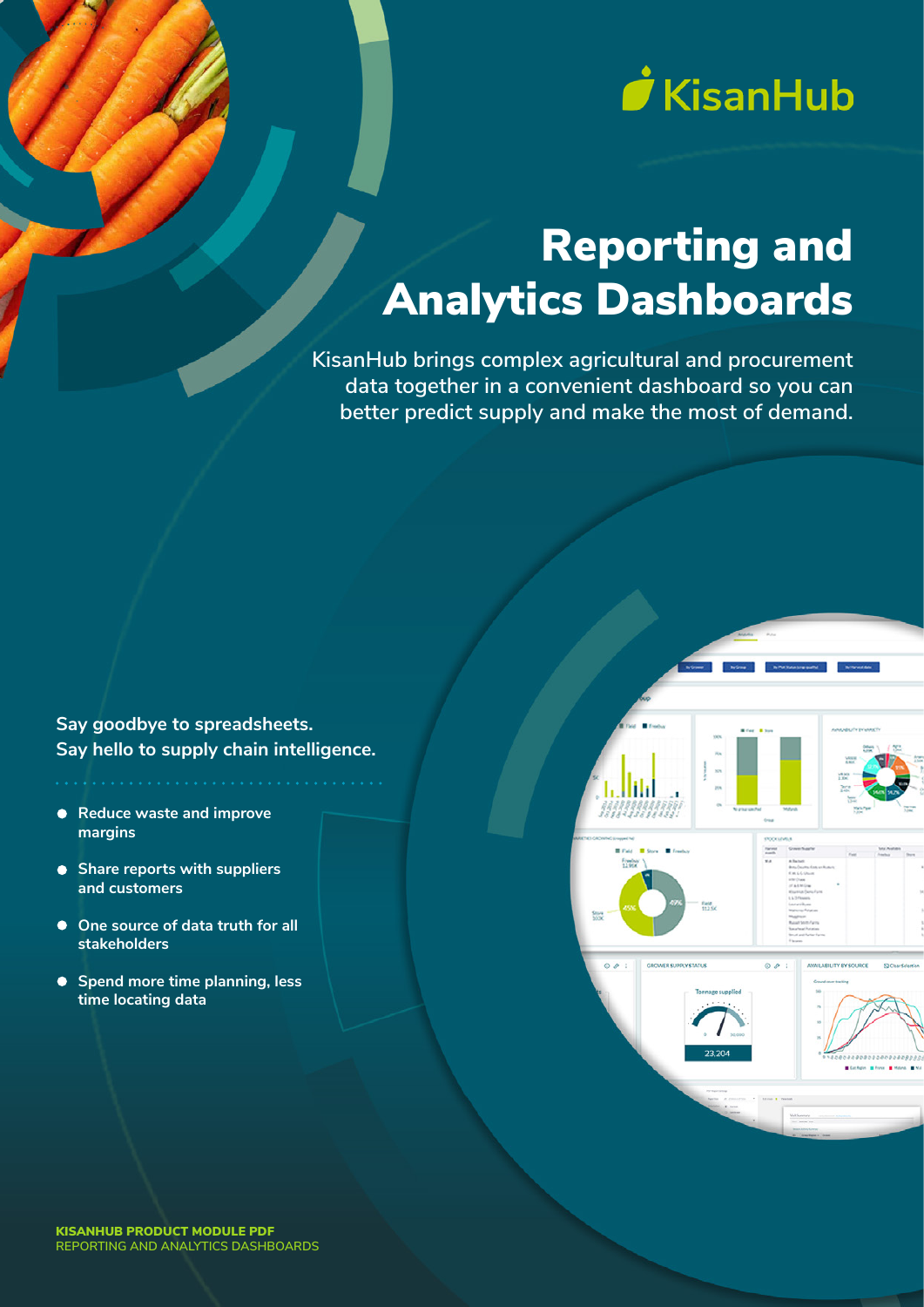

## Reporting and Analytics Dashboards

**Critical, real-time data for Procurement Teams, Commercial Managers and Supply Chain Analysts.**



#### **Make smarter procurement decisions**

Latest agronomy, weather and quality data to inform critical decisions.

**Monitor grower and supplier performance**

Build your A-team based on in season and historic performance metrics.



#### **Maximise commercial opportunities**

Negotiate better deals with increased predictability of quality and yield.

## **Supply Chain Analytics for Producer Groups**

KisanHub's intuitive dashboards shine a light on the blind spot between FMS (Farm Management Software) and ERP to give you greater visibility and control of your supply chain and commercial operations.



#### **For Procurement Managers**

All the information you need to make better purchasing decisions, reduce costs and improve margins.

Share reports and work collaboratively with growers. Monitor performance during the current season or reflect year-on year to build your list of trusted suppliers.

#### **For Commercial Teams**

Real-time data dashboards provide contract status at a glance. Share reports with customers to improve service level and build relationships.

With greater visibility of your supply chain, you can plan with confidence, improve profitability and grow your fresh produce business.

#### **For Supply Chain Analysts**

One data resource with the insights to help you forecast more accurately and react quicker to economic and environmental events.

Drill into the detail to find the information you need to improve sustainability and optimise your complex supply chain.

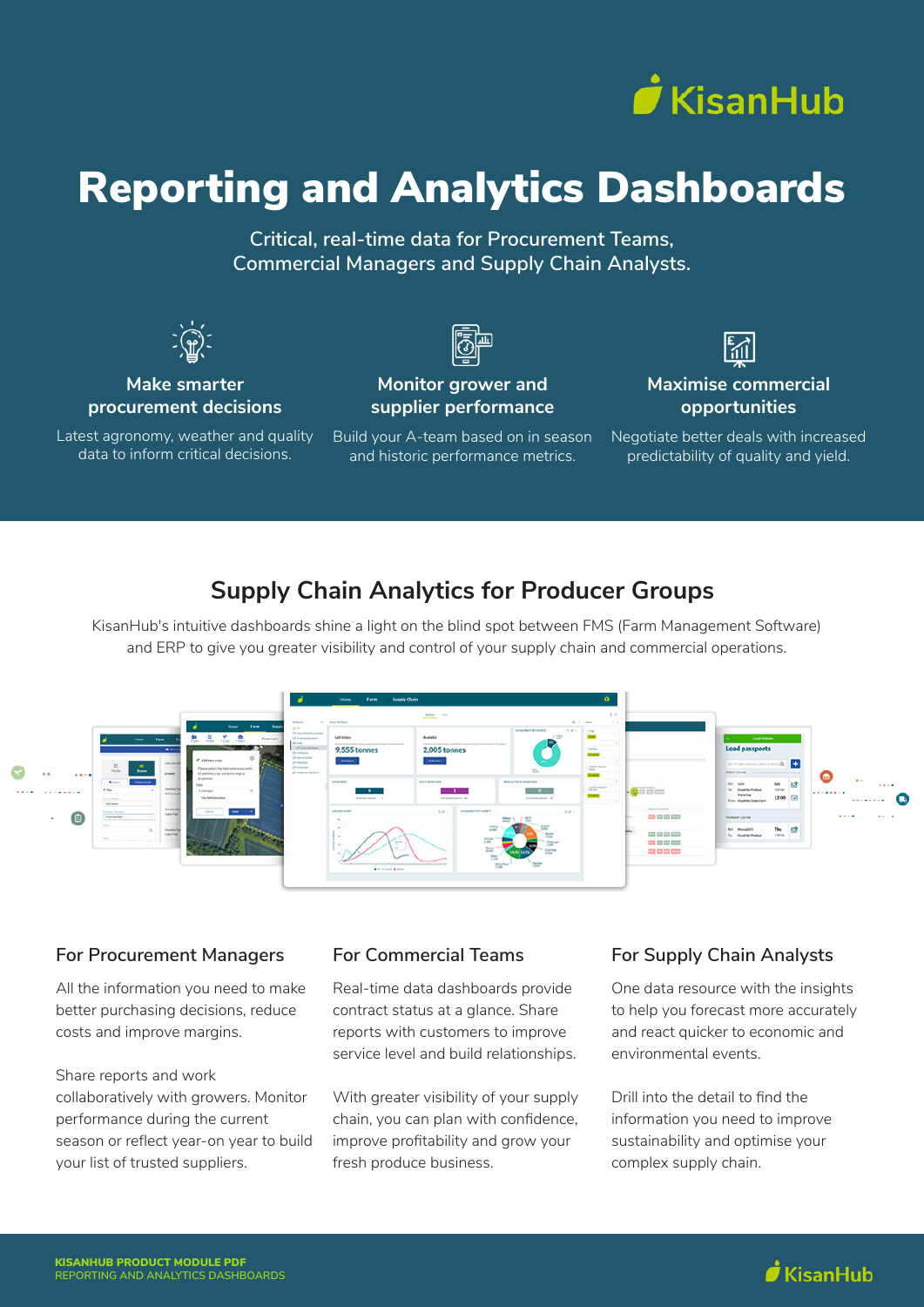## **Solving the Supply Chain Problem**

 $\mathbf{a} \cdot \mathbf{a}$ ×

Farm Management Software (FMS) and Enterprise Resource Planning (ERP) provide Producer Groups with only a small fraction of the data needed to make critical commercial and procurement decisions.

FMS helps Growers to plan operations and monitor resources on the farm, but with so many growers using a variety of systems, it rarely provides a reliable or accessible source of data for procurement teams to monitor crops prior to delivery.

Meanwhile, ERPs struggle to provide visibility of crops in the field level or accommodate the impact of weather, transport problems and environmental conditions that impact quality, yield and the delivery date.

Time after time, the final condition of fresh produce is only revealed when the contracted load turns up at the packhouse – and then it's too late. Sourcing or selling at late notice, leaves Producer Groups exposed to unpredictable market conditions and increases the risk of losing lucrative customer contracts.

#### **Introducing KisanHub Dashboards**

KisanHub fills the gap that exists between Farm Management Software and ERP systems. With dependable information flowing live from the KisanHub app, critical supply chain data is aggregated and made easily available within one convenient set of dashboards.

- **Procurement Managers** can monitor and select the best performing growers, - de-risking production for Producer Groups that already run on tight margins.
- **Commercial Teams** can stay on top of key accounts and delight clients with regular reports - improving service level and providing a competitive edge to win and maintain ongoing contracts.
- **Supply Chain Analysts** can improve margins, streamline operations reduce waste and aim for a more sustainable process.



**REPORTING AND ANALYTICS DASHBOARDS**

## **One platform to manage supply and demand**

KisanHub's user-friendly dashboards provide fast, convenient access to business critical agri-food supply chain information. Dashboards are fed data from the KisanHub app, giving you complete visibility of crop status, weather, stock availability, contract information and much more.



 $\sim$ 

 $\dot{I}$ KisanHub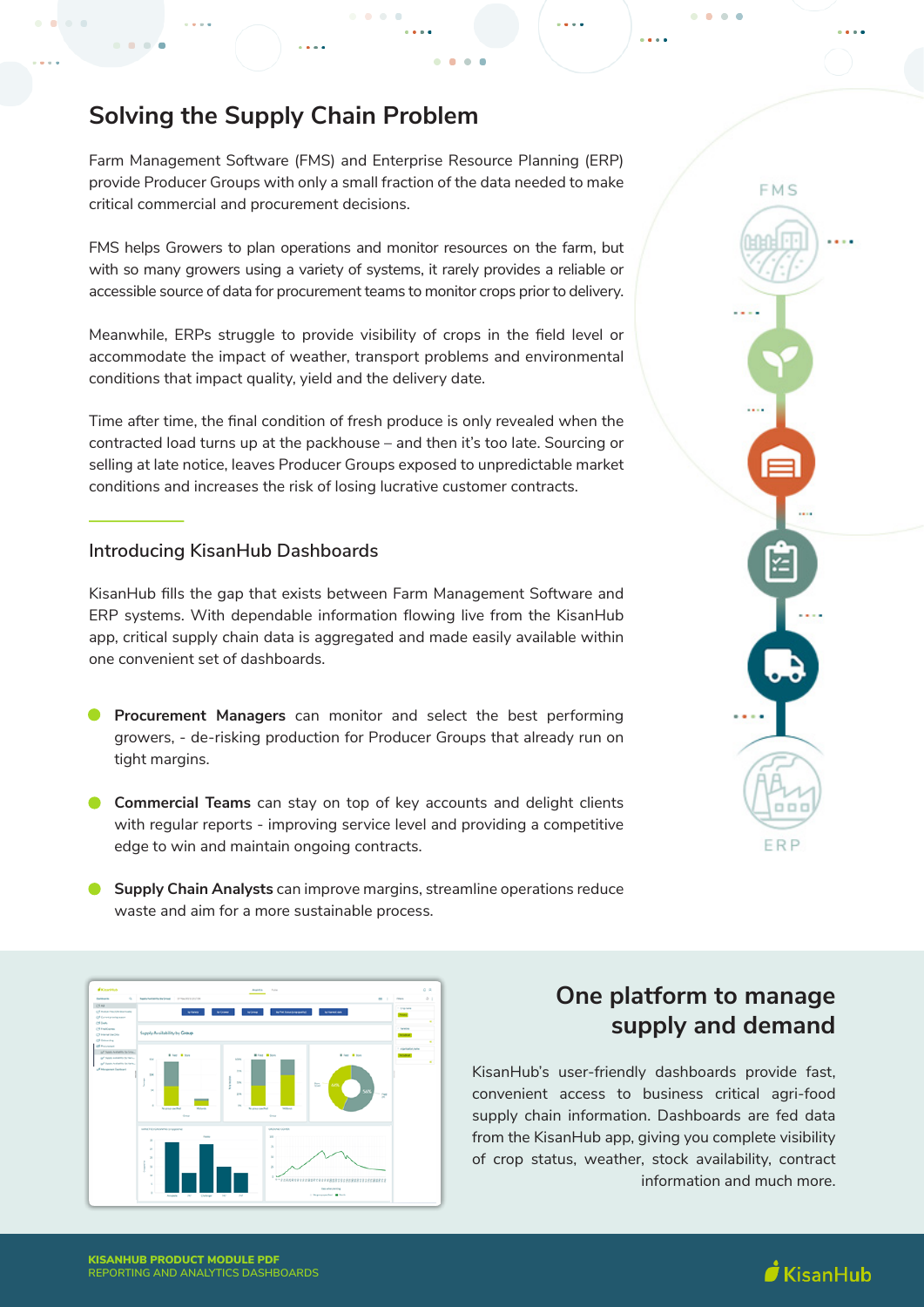## **Monitor and select your best performers**

With accurate data you can monitor crop performance during the season and benchmark trends year-on-year. Share reports and KPIs with suppliers - collaborate on contracts and build transparency and trust with your entire network.

## **Ready to take advantage of commercial opportunities**

 $-0.000$ 

 $\sim$   $\sim$   $\sim$ 

When you can better predict quality, you can optimise prices - in good seasons and bad. KisanHub's Dashboards give you the very latest quality, harvest and stock information so you can react faster to demand from the market.

## **Data Dashboards Include**



## $\dot{I}$  KisanHub